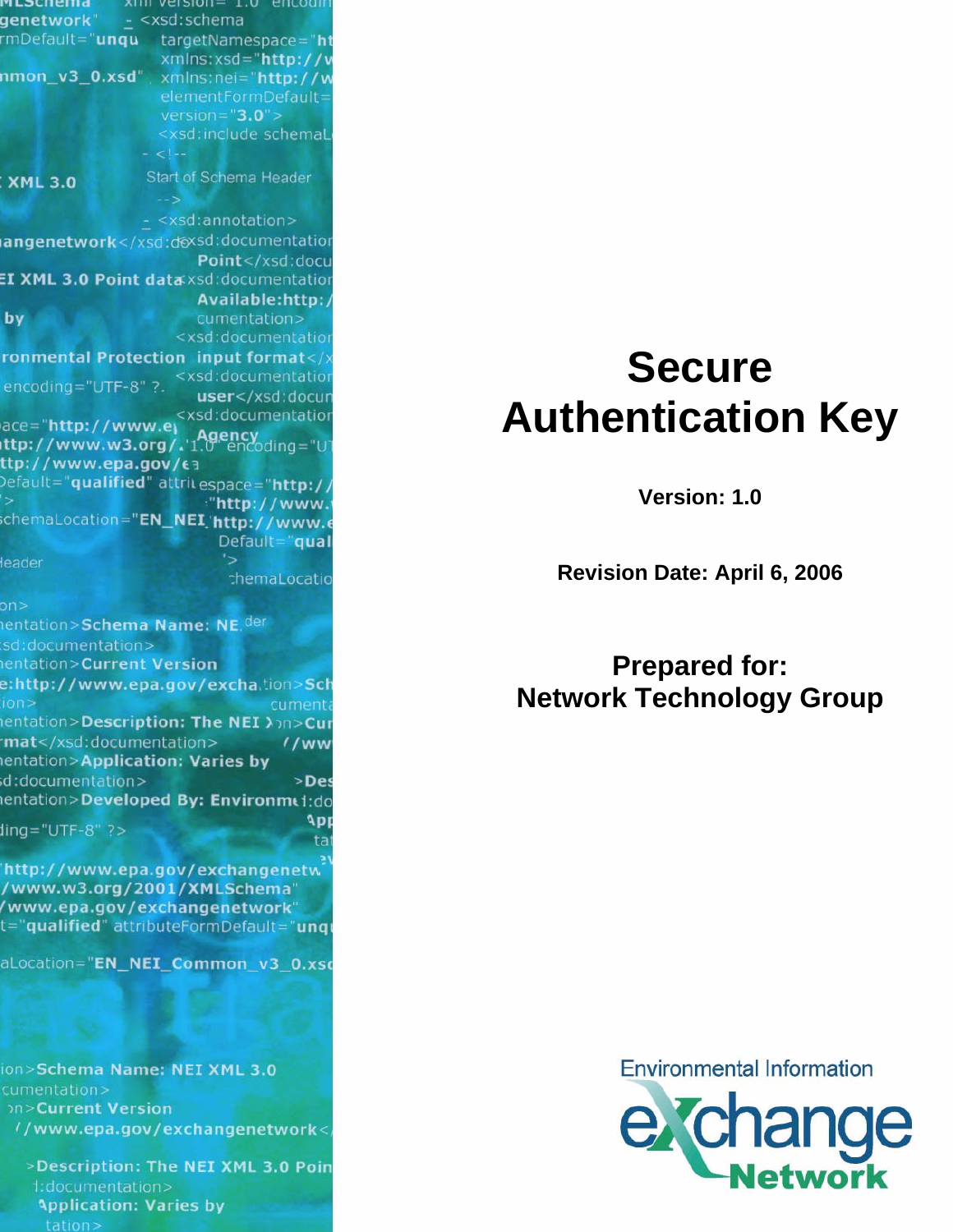### <span id="page-1-0"></span>**Acknowledgements**

This document was developed with the input and support of the Network Technology Group

| <b>Participant</b>  | <b>Affiliation</b>                                                 |
|---------------------|--------------------------------------------------------------------|
| Connie Dwyer        | EPA Office of Environmental Information                            |
| Joe Wilson          | Office of Water                                                    |
| Chuck Freeman       | <b>EPA Office of Environmental Information</b>                     |
| Nick Mangus         | EPA Office of Air                                                  |
| Chris Clark         | EPA Office of Environmental Information                            |
| Nathan Wilkes       | EPA Office of Environmental Information                            |
| <b>Scott Totten</b> | Missouri Department of Natural Resources                           |
| Tom Aten            | <b>Wisconsin Department of Natural Resources</b>                   |
| Dennis Burling      | Nebraska Department of Environmental Quality                       |
| Dennis Murphy       | Delaware Department of Natural Resources and Environmental Control |
| Randy Moody         | North Carolina Department of Environment and Natural Resources     |
| <b>Glen Carr</b>    | Oregon Department of Environmental Quality                         |

Additional comments and support were provided by

| Yunhao Zhang      |                                                  |
|-------------------|--------------------------------------------------|
| Joe Carioti       | <b>CSC</b>                                       |
| Steve Abercrombie | Ross & Associates Environmental Consulting, Ltd. |
| Matt Markoff      | Ross & Associates Environmental Consulting, Ltd. |

#### **Abstract**

Secure Authentication keys are a more secure means of authenticating NAAS accounts tied to a specific machine. If widely used, the security of machine-tomachine transactions on the Exchange Network will be enhanced. This document outlines their use, how they should be requested, and explains how they are more secure than current Exchange Network authentication.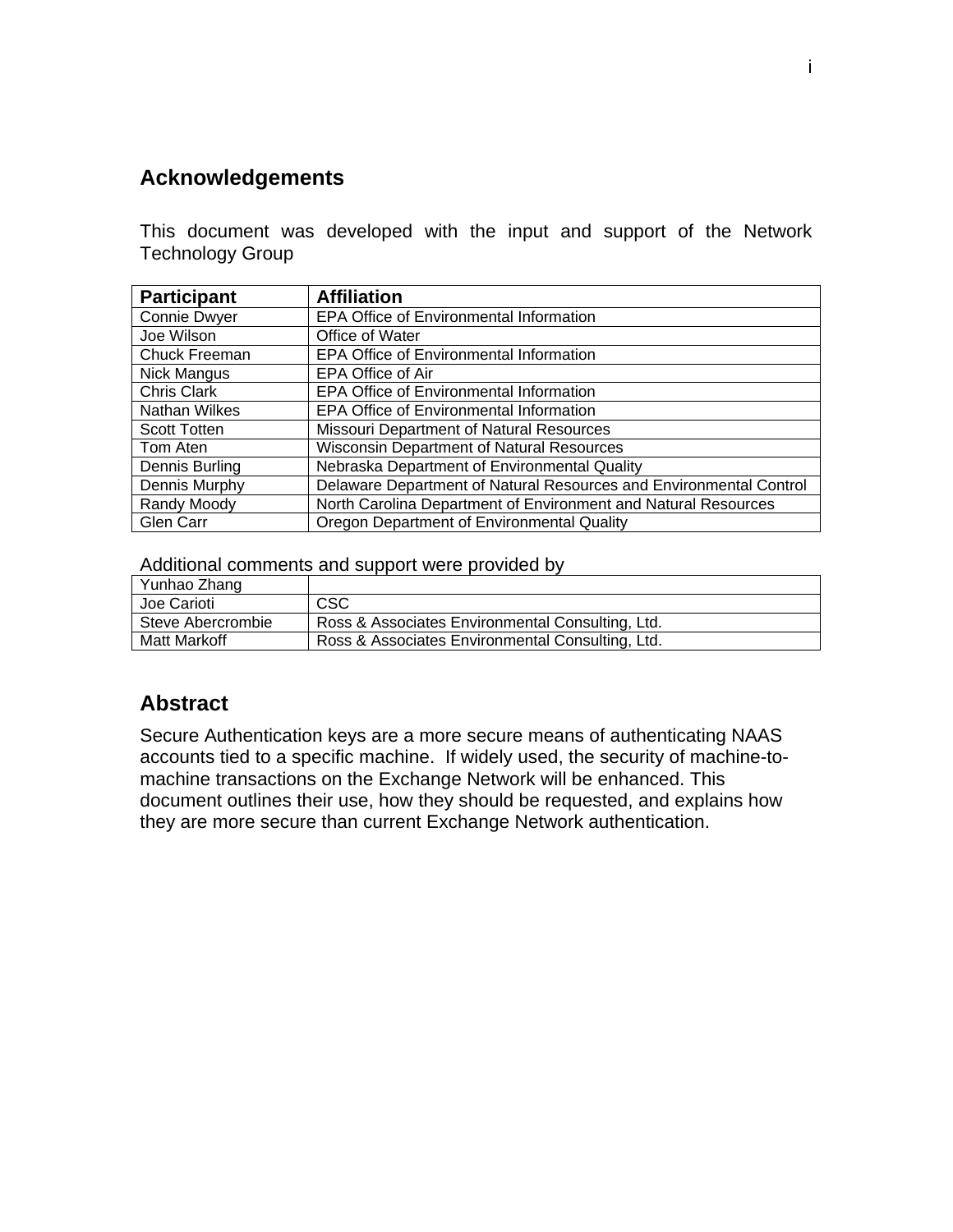| 1            |                                                                               |  |
|--------------|-------------------------------------------------------------------------------|--|
| $\mathbf{2}$ | 2.1.1<br>2.2 Secure Authentication Key Construction and Validation 2<br>2.2.1 |  |
|              |                                                                               |  |
| 4            |                                                                               |  |
| 5            | 5                                                                             |  |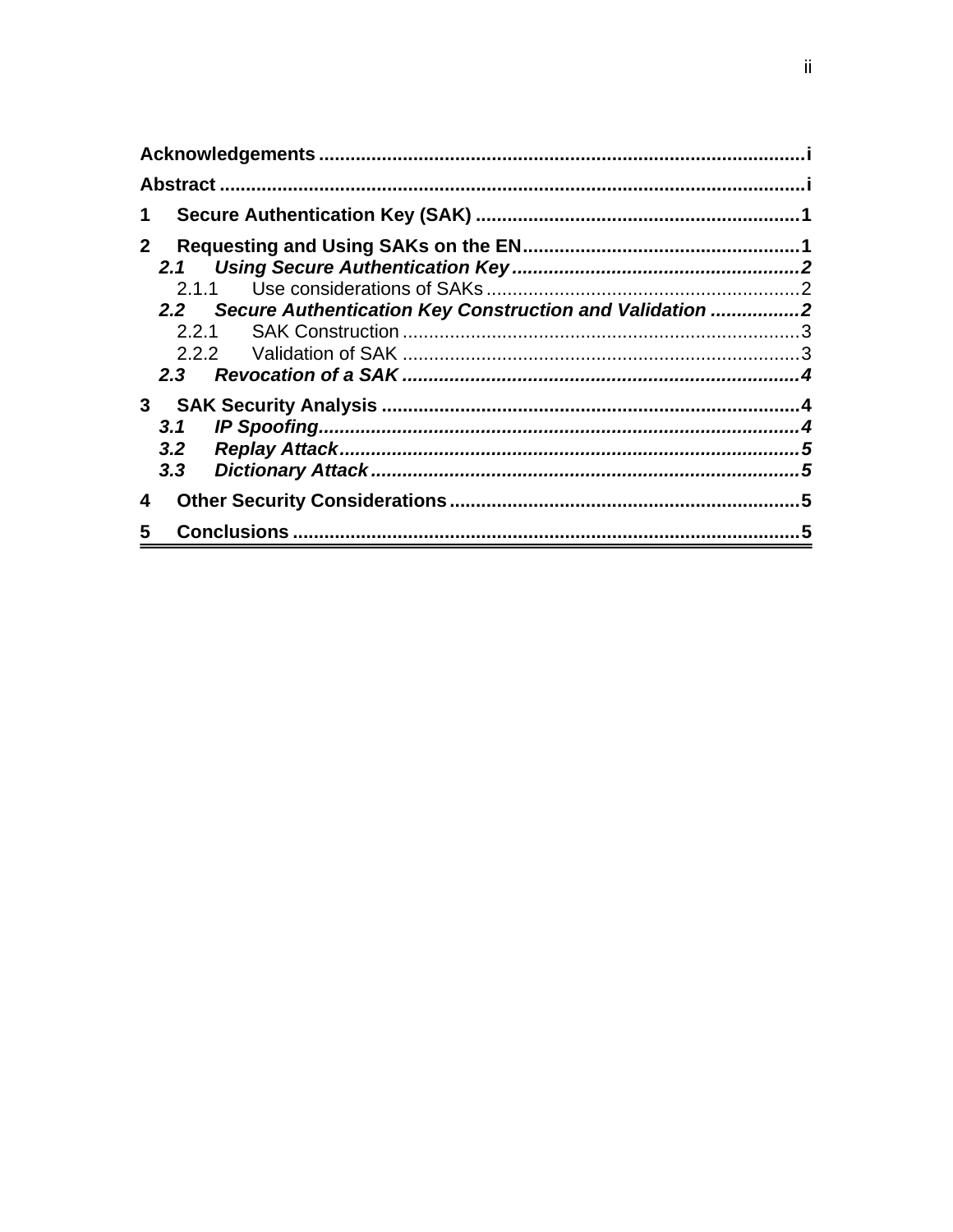## <span id="page-3-0"></span>**1 Secure Authentication Key (SAK)**

The common authentication method on the Exchange Network is user name and password. There are a couple of shortcomings with this authentication method:

- Passwords are not strong, and are vulnerable to many attacks.
- When used in machine-to-machine communications, developers tend to embed clear-text passwords in their code. These passwords are easily viewable by others.

The SAK is designed to address common weaknesses in user name/password authentication. A Secure Authentication Key is signed and encrypted using both the user password and NAAS secret key. Similar to a security token, it contains the IP address, but has no timestamp, so it will not expire.

NAAS accepts SAKs as the credential for user and machine authentication on the EN.

An SAK has the following properties:

- 1. It can be used to replace passwords for all authentications handled by NAAS.
- 2. It is secured by both the user account password and NAAS secret key. It requires a person to know both secrets in order to create and decrypt an SAK.
- 3. It is valid only to the machine the SAK is issued to. This prevents it from being stolen and used on another machine.
- 4. Its integrity is protected. Any changes to an SAK render it invalid.
- 5. It is spoofing proof. A hacker using IP spoofing would never receive a security token.

SAKs are intended to reduce the exposure of user passwords. Developers don't have to embed passwords in applications or database tables in order to be authenticated, and passwords do not need to be sent, through public network, to NAAS or network Nodes. In other words, the SAK represents a technique of authentication without presenting secrets.

# **2 Requesting and Using SAKs on the EN**

Secure Authentication Keys can only be created by the Node Help Desk. The Node Help Desk will only issue SAKs to Network Node administrators. SAK requests should only be made for applications or Network Nodes. The following information needs to be provided when a request to create an SAK is made:

• The account information, including account name and credential.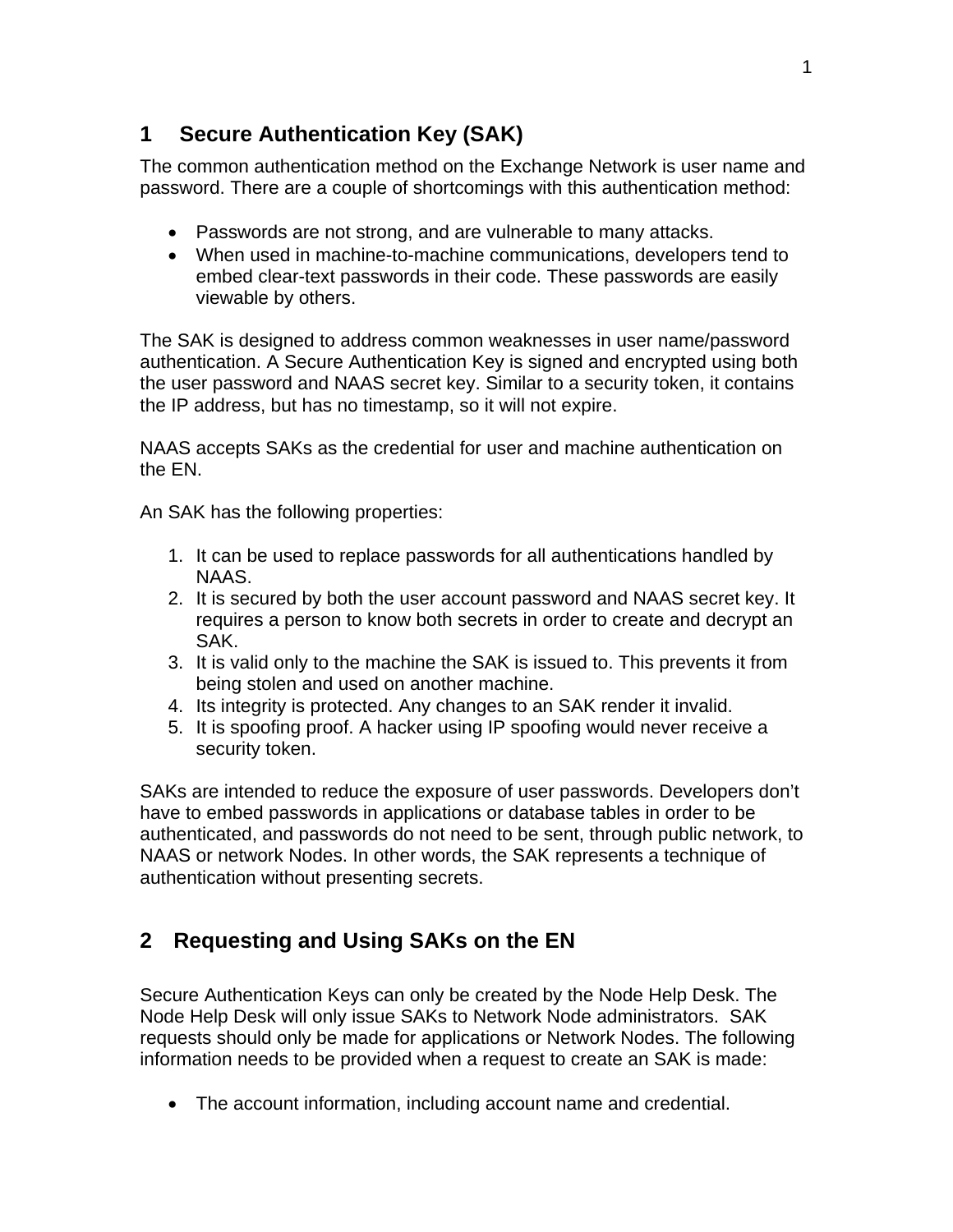- <span id="page-4-0"></span>• The IP address of the machine where the key will be used.
- Other additional identity information required by the relying party.

If the request is successfully processed, an SAK key similar to the following will be provided to the requestor:

```
key:nCBl8LlDjarXjYJrvGA3A2pPyy8nhmdI5rCsrl96/UY=
```
Note that a secure authentication key always has a prefix: *key*.

#### **2.1 Using Secure Authentication Key**

An SAK can be used in both direct authentication (Authentication method) or delegated authentication (CentralAuth).

The following script shows how to use an SAK in the Node Client object:

```
set myClient = CreateObject ("NodeClient") 
'set our SSL certificate file 
myClient.SetProperty "Certificate", "NodeClientSSL.pem" 
mySecurityToken = myClient.Authenticate ("https://naas.epacdxNode.net/xml/auth.wsdl", 
"someone@example.com", "key:nCBl8LlDjarXjYJrvGA3A2pPyy8nhmdI5rCsrl96/UY=", "password", 
"") 
if mySecurityToken = "" then 
        ' we have an error condition 
              wscript.echo "Authentication failed - " + 
       myClient.GetResponse("Envelope|Body|Fault") 
else 
        ' The response contains a signature too, show the response with signature. 
        wscript.echo mySecurityToken 
end if
```
Note that the authentication method is still password in this case.

#### *2.1.1 Use considerations of SAKs*

SAKs created by the TEST NAAS cannot be used in the PRODUCTION environment and vice versa. Since SAKs are tied to the IP of a Node server there are several considerations:

- Create separate test and production SAKs
- Don't use SAKs for client access
- Multiple SAKs may be required if the Node or application that will use the SAK runs on multiple servers

#### **2.2 Secure Authentication Key Construction and Validation**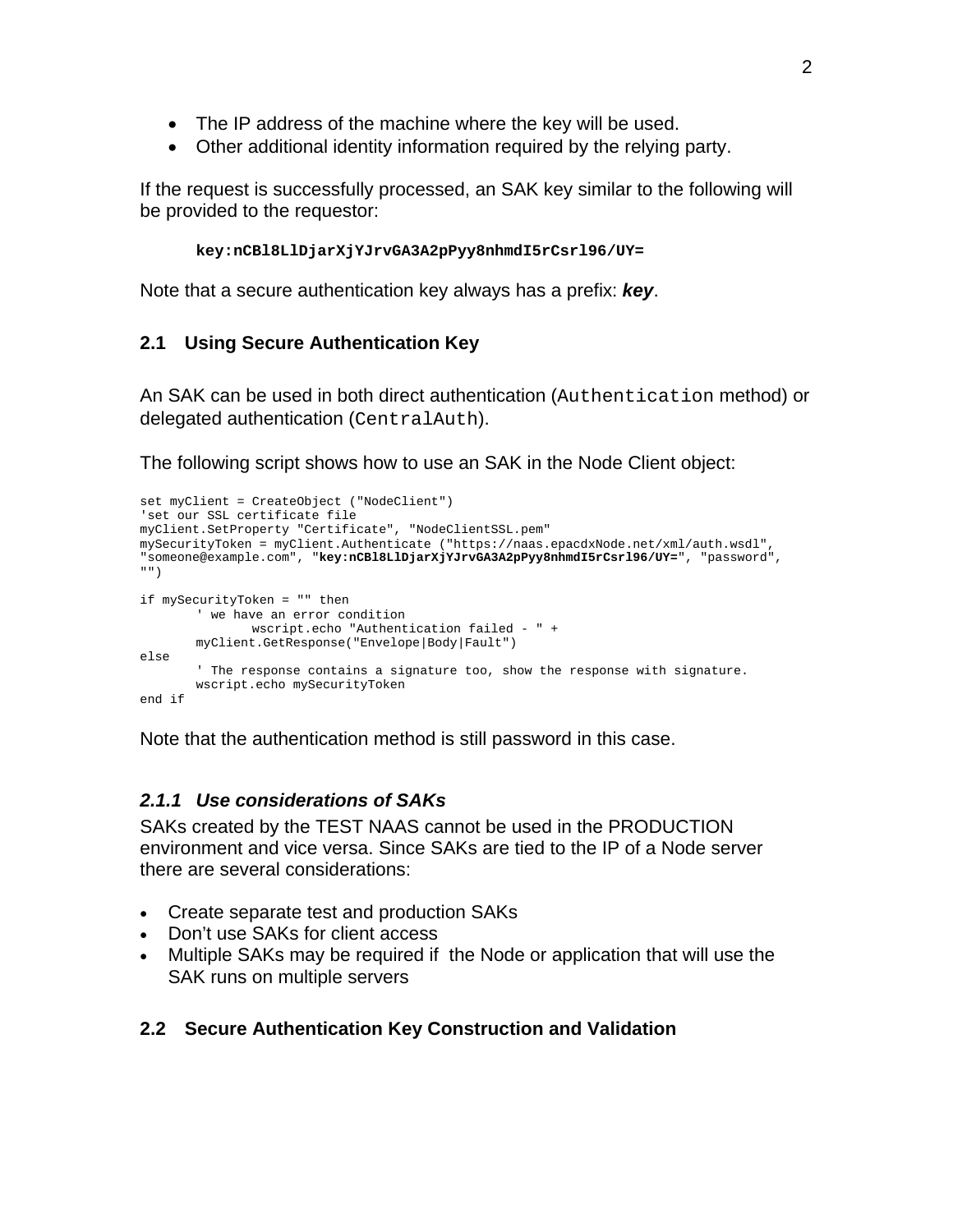#### <span id="page-5-0"></span>*2.2.1 SAK Construction*

SAK is a multi-factor authentication mechanism. It requires three pieces of identification information:

- Issuer Identity: an SAK can only be issued by administrators who must present identity information such as UserId and Secret.
- Subject Identity: The subject the SAK is issued to must have an account with the NAAS, and the account is verified using the account ID and secret.
- Machine Identity: an SAK can only be issued to a specific machine. The machine's IP address is verified.

The server performs the following operations when issuing an SAK:

- 1. Validate the issuer account and check the secret. Issuing SAK requires administrator's privileges and only authorized administrators can issue an SAK.
- 2. Construct a string that includes the following information: SubjectId: The account name to be issued to. MachineIp: The IP address the token is issued to. IssuerId: The administrator's account ID. UserData: Additional user information provided.
- 3. Attach a digest of the string in the results. This is to protect the integrity of SAK.
- 4. Encrypt the final string using the server secret and the subject secret using Triple-DES algorithm.

Information in the SAK is very secure. A person would need to know both the user secret password and the server secret in order to decrypt it. Since the combined secret length is much longer than typical passwords, it is extremely hard to crack via brute force, even using the most powerful computer.

As can be seen from the process, an SAK is equivalent to a token signed by three parties: an Issuer, a Subject and the Security Provider. The possibility of obtaining the three credentials at operation time is extremely slim.

The strength of the SAK relies, to a large degree, on the issuer. The ability to create SAKs on the EN will be limited to security administrators.

#### *2.2.2 Validation of SAK*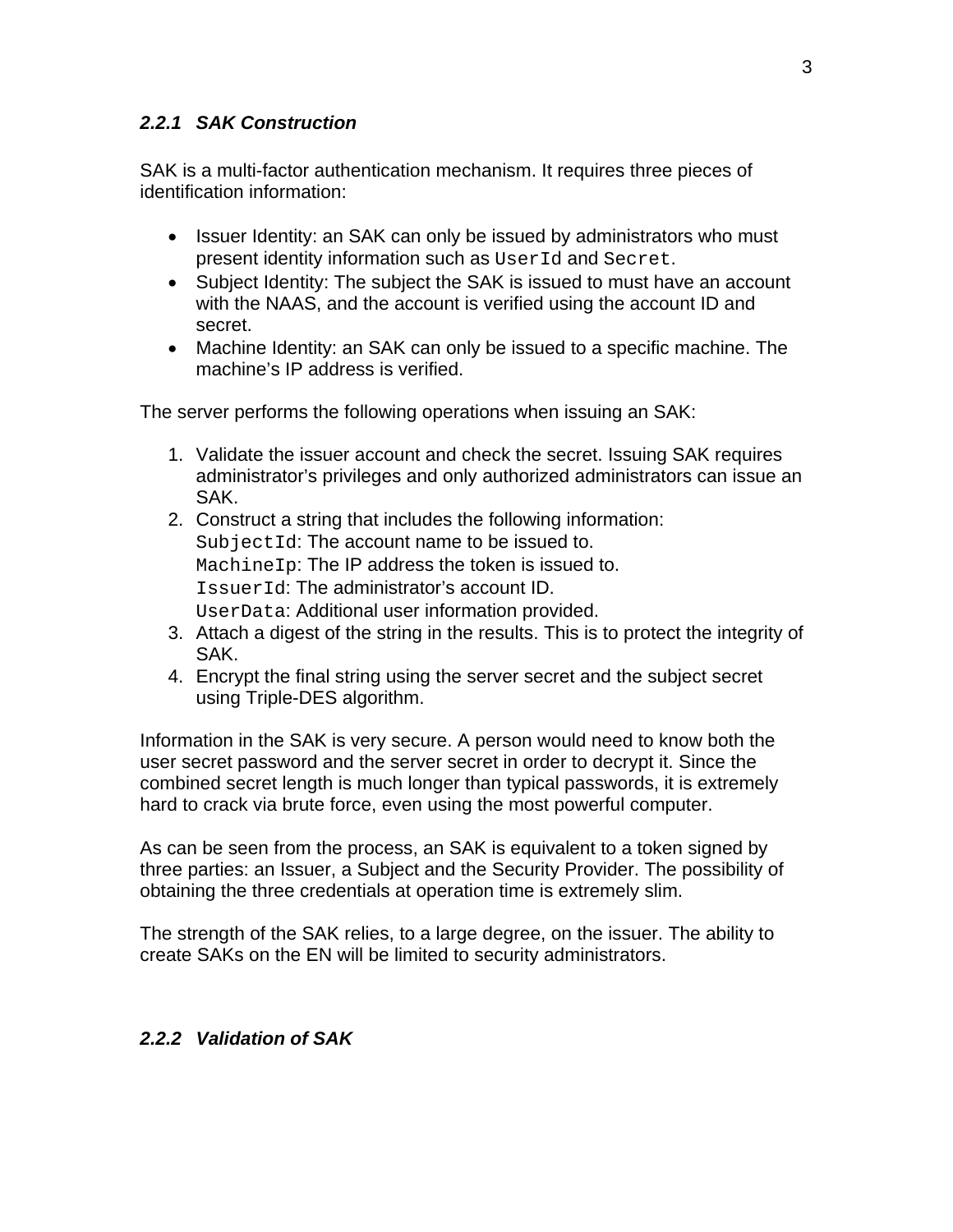<span id="page-6-0"></span>Note that SAK is different from a security token, and it cannot be used as a security token. SAK is a credential issued to a subject; a security token, on the other hand, is an assertion that a subject has been authenticated using a credential. A security token always expires after a predefined period of time, but an SAK doesn't.

When NAAS receives an SAK in an Authenticate or CentralAuth call, it performs the following operations:

- 1. Lookup the subject account and verify it is still valid.
- 2. Pull the secret from the user account and concatenate with the server secret, and then use the combined secret to decrypt the SAK.
- 3. The SAK is invalid if the decryption failed. Otherwise, the server will verify the digest in the decrypted string to ensure its integrity.
- 4. Verify that the caller's IP address matches to the IP address in the SAK.
- 5. Ensure that the SAK has not been revoked.

When *all* the above steps are successful, the server issues a security token signaling the acceptance of the SAK.

#### **2.3 Revocation of a SAK**

When a SAK becomes invalid and needs to be removed from the system, an administrator can revoke the SAK by deleting the account associated with the SAK. The SAK will be denied immediately after the account removal.

Partners seeking SAK revocation should contact the Node help desk to request that an SAK be revoked.

# **3 SAK Security Analysis**

SAKs are much stronger than password authentications, and eliminate many of the drawbacks of password-based authentications. In addition, they provide solid defenses to common attacks. One of the key advantages of using SAK is that users do not need to send any passwords cross the network. This dramatically reduces the risk of exposing the secrets.

This section discusses how the SAK technique deals with common attacks.

#### **3.1 IP Spoofing**

IP Spoofing is a technical attack in which the sender camouflages a message's origination by using a trusted IP address. IP Spoofing may happen if a hacker steals an SAK and sends it from another machine. SAKs are not vulnerable to IP spoofing attacks.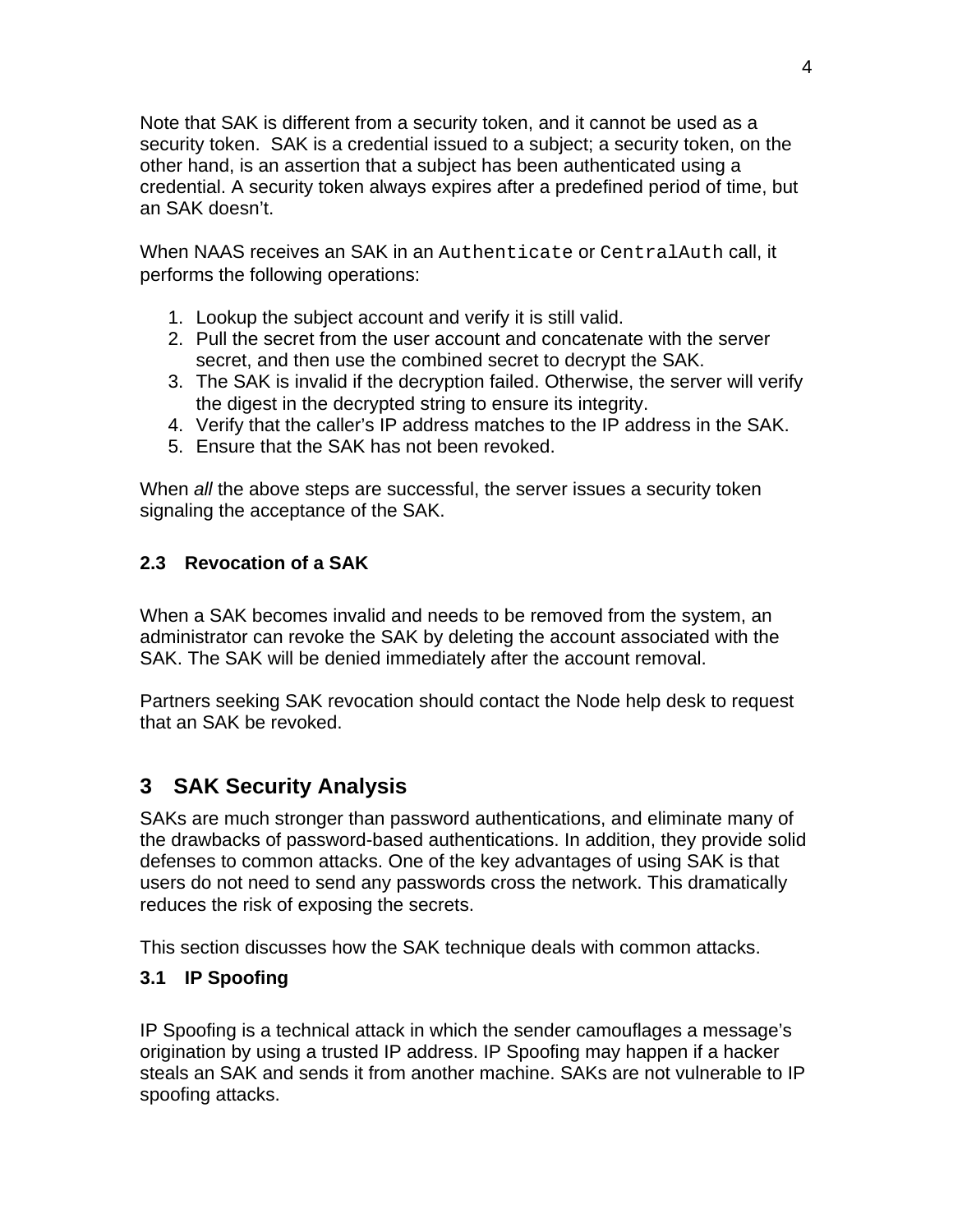<span id="page-7-0"></span>The security exchange pattern in the Exchange Network is a two-phase protocol. In the first phase, the user is authenticated by sending credentials to the NAAS and is returned a valid a security token. Then, in the second phase, the security token is validated and used for operations. In an IP spoofing scenario, the attacker sends the SAK, but will never receives the security token due to the nature of IP routing (The response will be send to the real IP address, which will fail).

#### **3.2 Replay Attack**

Replay Attack is a way of intercepting a message and play it back in its entirely from a different host. Replay attack is the most dangerous attack in password authentication schemes. SAKs can prevent any such replay attacks because it uses both the user and machine identity to authenticate users. Replay attack will fail due to the IP mismatch.

#### **3.3 Dictionary Attack**

Dictionary Attack is a way of guessing a subject password by enumerating commonly used passwords.

SAKs are not vulnerable at all from dictionary attacks. Combined server and user secrets are used in encrypting and decrypting SAKs. The secrets are uncommon and would not be easily guessed.

#### **4 Other Security Considerations**

- SAKs should only be used for machine-to-machine authentications. It is not recommended for end user authentications.
- When a SAK becomes invalid (due to IP changes on the Server for example), the account associated with the SAK should be removed. This prevents anyone from logging in with the SAK.

#### **5 Conclusions**

The Secure Authentication Key technique provides a much better and stronger alternative to traditional password authentications. The deployment of SAK